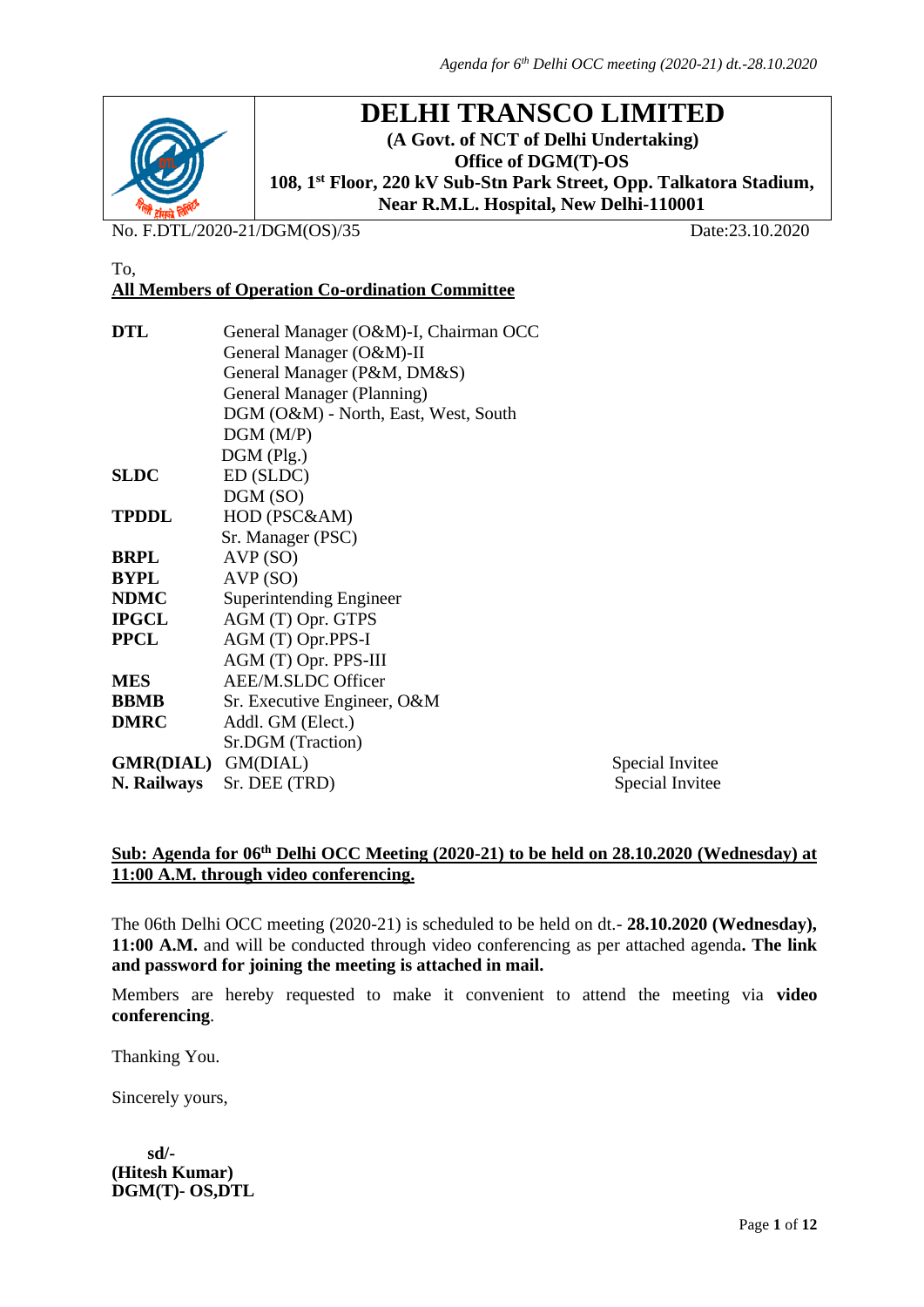### **DELHI TRANSCO LIMITED**

(Regd. Office: Shakti Sadan, Kotla Road, New Delhi-110002)

#### **AGENDA FOR DELHI OCC MEETING NO. 06/2020-21**

| Date         | $\ddot{\cdot}$ | 28.10.2020                                    |
|--------------|----------------|-----------------------------------------------|
| <b>Time</b>  | $\ddot{\cdot}$ | 11:00 AM                                      |
| <b>Venue</b> | $\ddot{\cdot}$ | Via Video conferencing                        |
|              |                | In O/o-GM(O&M)-I, Delhi Transco Ltd.,         |
|              |                | 220 kV Sub-Stn Park Street,                   |
|              |                | Opp. Talkatora Stadium, Near R.M.L. Hospital, |
|              |                | New Delhi-110001                              |
|              |                |                                               |

### **1. Confirmation of minutes of 05th Delhi OCC meeting (2020-21) held on dated 24.09.2020.**

The 05th Delhi OCC meeting (2020-21) was held on 24.09.2020 through video conferencing in accordance with the agenda circulated vide letter dt: 21.09.2020. Minutes of the aforesaid OCC meeting were issued on 09.10.2020 and the same was also uploaded on DTL website.

#### **2. Updating of communication details of nominated members of Delhi OCC.**

As per S.No.2 OCC meeting dt:24.07.2020 members/ participants were requested to update communication details of nominated representatives in below format.

| <b>Name of</b><br><b>Utility</b> | <b>Designation</b> | <b>Name of</b><br><b>Officer</b> | Mob. No. | <b>Email</b> | Corresponding<br>office address |
|----------------------------------|--------------------|----------------------------------|----------|--------------|---------------------------------|
|                                  |                    |                                  |          |              |                                 |

As of now BRPL, BYPL, DMRC & TPDDL has updated the relevant details.

#### **NDMC, MES, IPGCL, PPCL & BBMB are requested to update and submit the details in prescribed format to the convener.**

### **3. DTL AGENDA:**

#### **3.1 Proposed planned shutdowns of DTL for the month of November-2020.**

DTL proposed planned shutdowns for the month of November-2020 (Annexure-I).

#### **(OCC may deliberate)**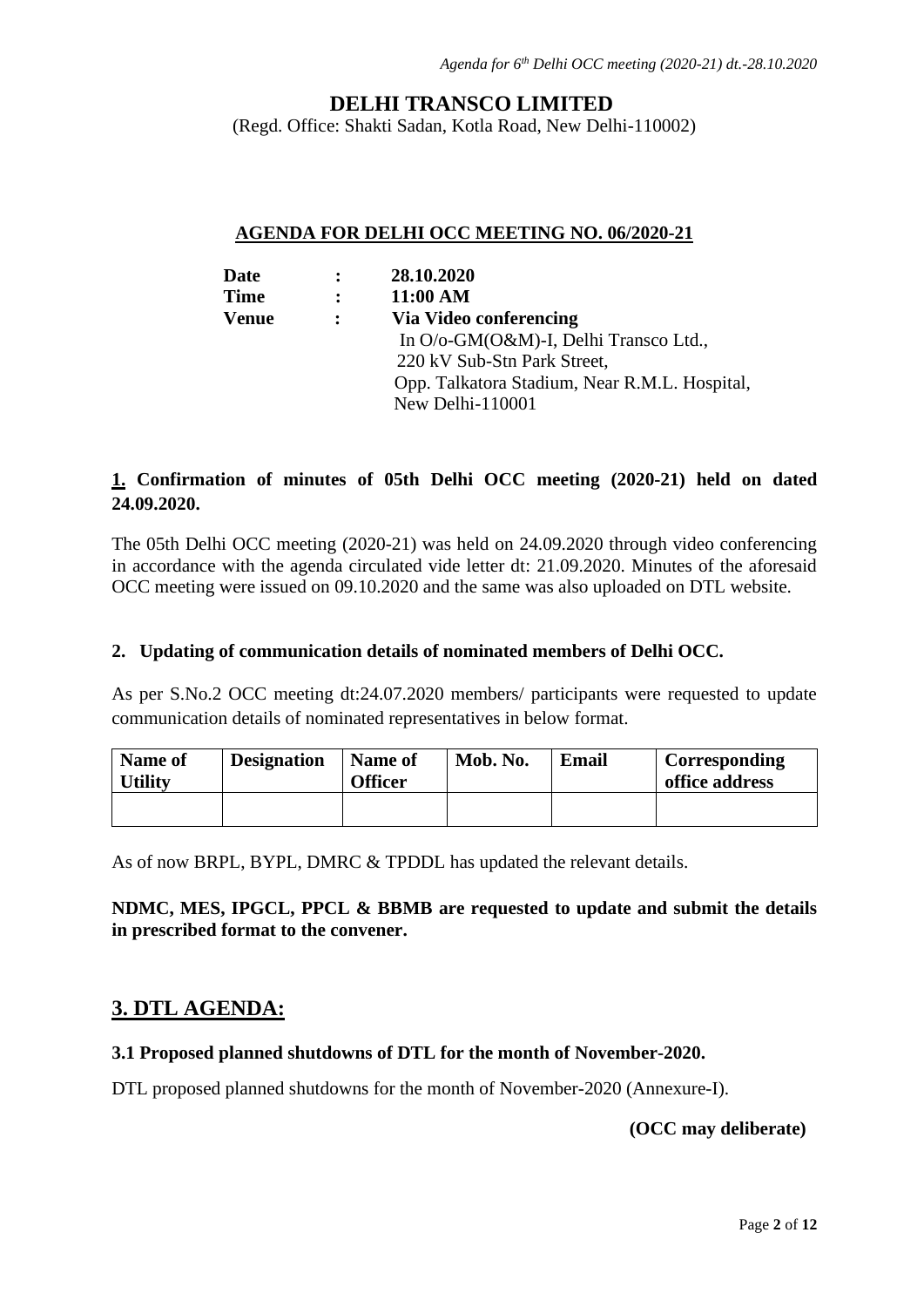#### **3.2 Status of joint checking of Overhead Power Line crossings with Northern Railways representatives by DTL & DISCOMs.**

In the 2<sup>nd</sup> Delhi OCC meeting (2020-21), committee suggested all utilities to conduct the survey in  $1<sup>st</sup>$  fortnight, July-2020  $\&$  share the details with OCC. OCC further advised Discoms, DTL & Northern Railways to conduct joint survey of the power lines on regular basis.

In 4<sup>th</sup> OCC meeting on 24.08.20, DTL/O&M North & East informed about completion of survey & details shared with OCC. During this meeting, Northern Railway DEE/TRD raised a concern regarding very bad condition of 33 kV Feeder at Okhla-NZM Line of BRPL and jumpers are in damaged condition & may fall on the track. OCC advised BRPL to look in to the matter and attend it immediately to avoid unwanted breakdown.

In 5<sup>th</sup> OCC meeting on 24.09.20, Northern Railway DEE/TRD Delhi division informed that survey of the 12 Overhead Transmission lines out of 27 line has been completed, however survey of 15 lines still pending.OCC advised all utilities to complete the pending survey of lines/ take remedial actions and share the status in next OCC meeting.

#### **(DISCOMs, DTL & Railway may update)**

#### **3.3 Overcoming the high voltage issue during shutdown of 400kV Tughlakabad-Ballabhgarh Ckt.**

O&M/Bamnauli informed that 400kV Bamnauli- Jhatikara Ckt No.1 tripped on Over Voltage from Bamnauli end at 20:14 hrs dated 21/10/2020. It is observed from the DR that the Voltage of B phase was 259V which was 112% of the 231V rated voltage which continued for the 6 seconds. The tripping was as per the settings of the relay.

Moreover, DTL has applied for the Shutdown of both circuits of 400 kV Tughlakabad – Ballabhgarh D/C line from dated 21.11.2020 to 20.12.2020 for the repair of the tower no 288 &289. In general conditions the electrical load flow is towards 400 kV Tuglakabad from 765 kV Jhatikara through 400kV Bamnauli S/stn.

During the upcoming DTL's shutdown period of 400 kV Tughlakabad –Ballabhgarh D/C line the load of 400 kV Tuglakabad break off from 400kV Ballabgarh S/stn and all load will be feed from 400kV Bamnauli through 765kV Jhatikara only. In this case if Bamnauli-Jhatikra-1 tripped on over voltage this will overload Bamnauli- Jhatikara Ckt-2 and interruptions in electrical power flow in the Ring system due to tripping of 400 kV Bamnauli- Jhatikara- I tripped on Over Voltage at Bamnauli end. To avoid the over voltage situation during the shutdown and upcoming winter season, the voltage may be regulated at 765 kV Jhatikara substation.

**(OCC may deliberate)**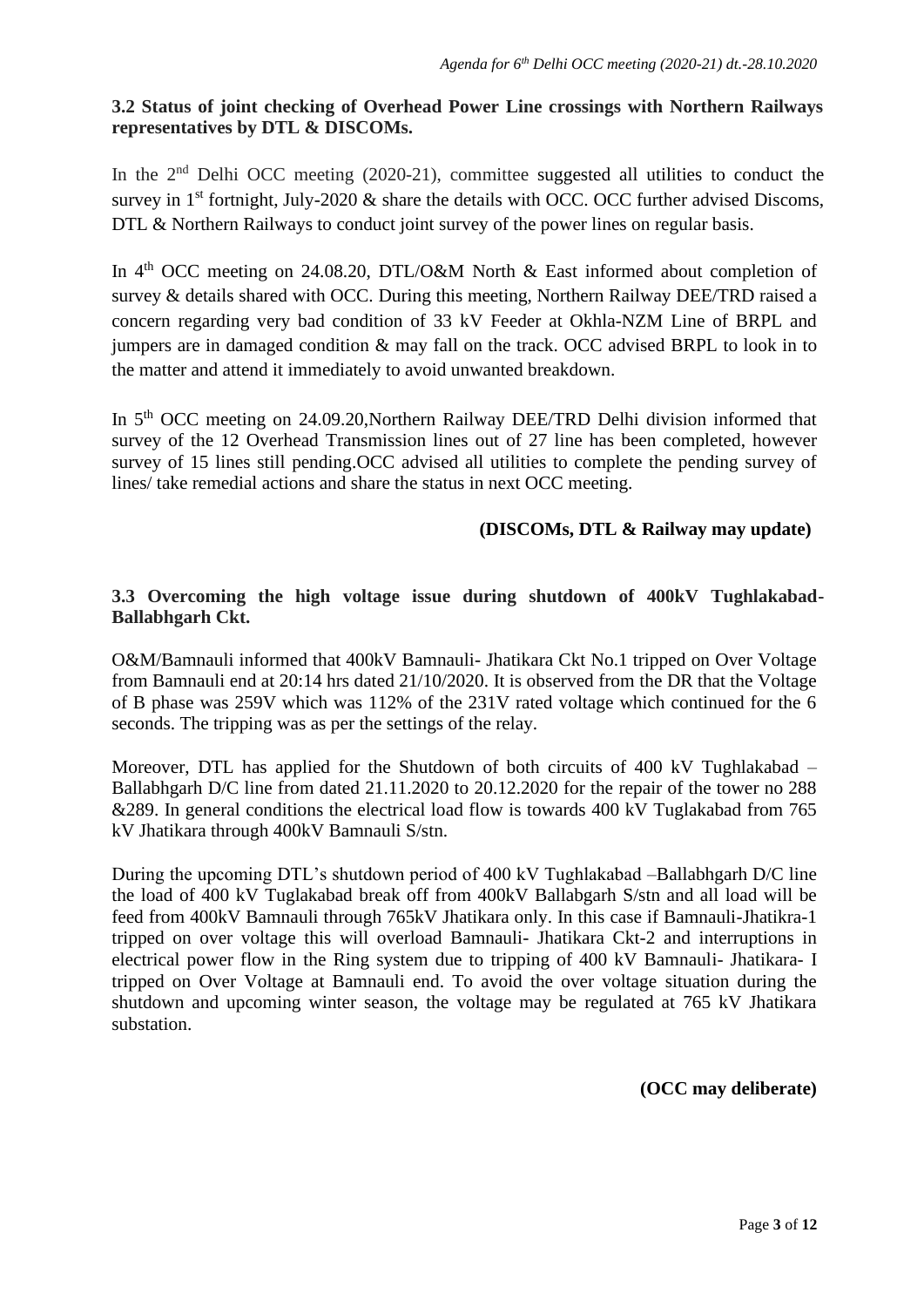### **4. SLDC AGENDA:**

#### **4.1. Implementation of Automatic Demand Management Scheme by Discoms.**

Refer S.No. 2.2 of 20th GCC MoM wherein NDMC had informed that their software for ADMS has been upgraded and under testing and work is linked with the IPDS project, for which efforts shall be made to complete at the earliest.

NDMC has informed in 02nd OCC meeting (2020-21) that the works related to ADMS are under process and expected to be completed by 30.09.2020.

NDMC shall update the latest status on ADMS.

#### **(NDMC may update please)**

#### **4.2 Survival of Local Island at GTPS/ Pragati.**

During 20th GCC meeting as per MoM at S.No. 2.4 (9.12) following was discussed:-

"BYPL representative raised the issue of survival and subsequent synchronizing of local islanding at GT/ Pragati.

GCC advised DTL to carry out a joint visit with Discoms and IPGCL/ PPCL to analyze the requirements for sustaining Local Island at GT station". -

The matter was deliberated in the 12th (2018-19) Delhi OCC meeting held on 28.03.2019 and a committee comprising of following members was constituted for carrying out the above desired work at Pragati:-

(i) Sh. Satyendra Prakash, AGM(Elect./C&I), PPS-I, PPCL.

(ii) Sh. B.L. Gujar, DGM (Prot.), DTL.

(iii) Sh. Bharat Tiwari, MGR(OS), DTL

(iv) Sh. Deepak Kumar, AM(T)-Pragati, DTL.

In 04<sup>th</sup> Delhi OCC meeting (Aug-2020), DTL representative informed that the control cable laying work assigned to DTL has been completed on 31.07.2020 . PPCL/Pragati representative informed OCC about availability of spare items by the end of August-2020 & work will be executed by 30.09.2020.

In 5<sup>th</sup> Delhi OCC meeting (Sep-2020), PPCL/Pragati informed OCC about installation of meter at site & connection of meter will be completed after the visit of DTL/Protection.OCC advised to expedite the remaining work & to complete the work by 12.10.2020.

The committee is requested to give the status/ progress of work to the OCC forum on following :

1). Status of work completed.

2). Status of work left or hindrances causing delay.

3). Final schedule date of completing the work so that local island at GTPS/ Pragati shall survived during the tripping.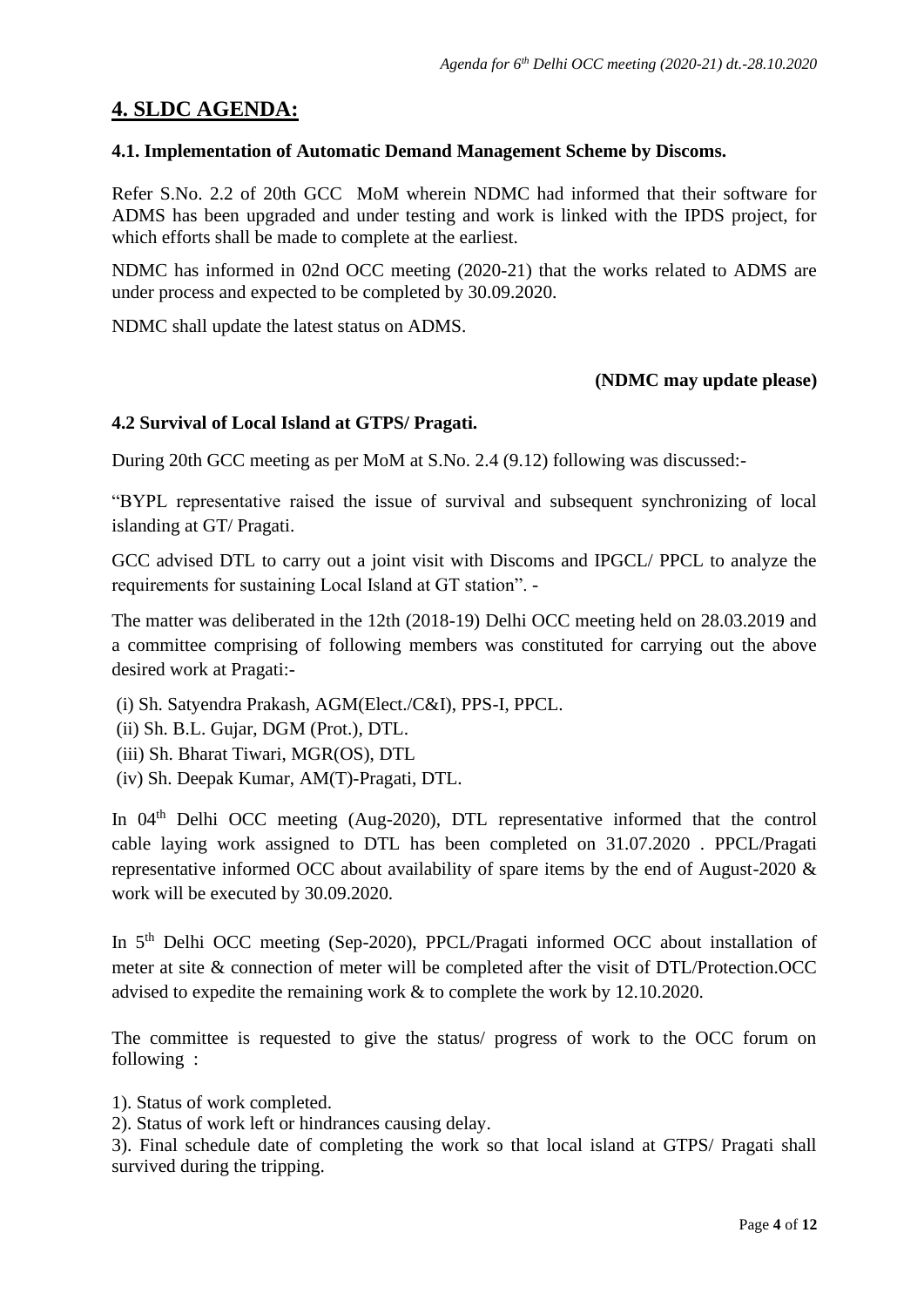#### **(Committee may update status)**

#### **4.3 Submission of break up energy consumption by the state.**

In NRPC OCC meeting all SLDCs were requested to provide the break up energy consumption by the state by segregating the same from the billed data from DISCOMs in the format as prescribed below:

| Category     | <b>Consumption</b> | <b>Consumption</b> | <b>Consumption</b>  | <b>Consumption</b>      | <b>Traction</b> | <b>Miscellaneous</b> |
|--------------|--------------------|--------------------|---------------------|-------------------------|-----------------|----------------------|
|              | Domestic  <br>by   | by Commercial      | by                  | <b>Industrial</b><br>bv | supply          | /Others              |
|              | load               | load               | <b>Agricultural</b> | load                    | load            |                      |
|              |                    |                    | load                |                         |                 |                      |
| <b>Month</b> |                    |                    |                     |                         |                 |                      |

Report submission status:

| <b>DISCOM</b>    | <b>BRPL</b> | <b>BYPL</b> | <b>TPDDL</b> | <b>MES</b> | <b>NDMC</b>    |
|------------------|-------------|-------------|--------------|------------|----------------|
| <b>Submitted</b> | up to       | up to Sep-  | up to        | up to      | No information |
| up to            | August-20   |             | $Sep-20$     | $Sep-20$   | received       |

NDMC & BRPL are requested to give the details up to September- 2020 on monthly basis.

#### **(NDMC & BRPL may update)**

#### **4.4 Regular submission of progress of capacitor installation programme by state utilities.**

In 176<sup>th</sup> NRPC OCC meeting, the agenda was discussed for submission of progress of Capacitor installation programme by State utilities.

As per Central Electricity Authority (Furnishing of Statistics, Returns and Information) Regulations, 2007 mandates for submission of multiple types of data to Central Electricity Authority in the format as specified in the regulations. One of the information pertains to the submission of Progress of Capacitor Installation Program by State utilities to RPCs which are thereafter required to compile and submit the data to CEA.

All the utilities are advised to furnish the information to NRPC Secretariat in the Format-35 of the said regulation latest by 10th of every month. The format 35 is as under.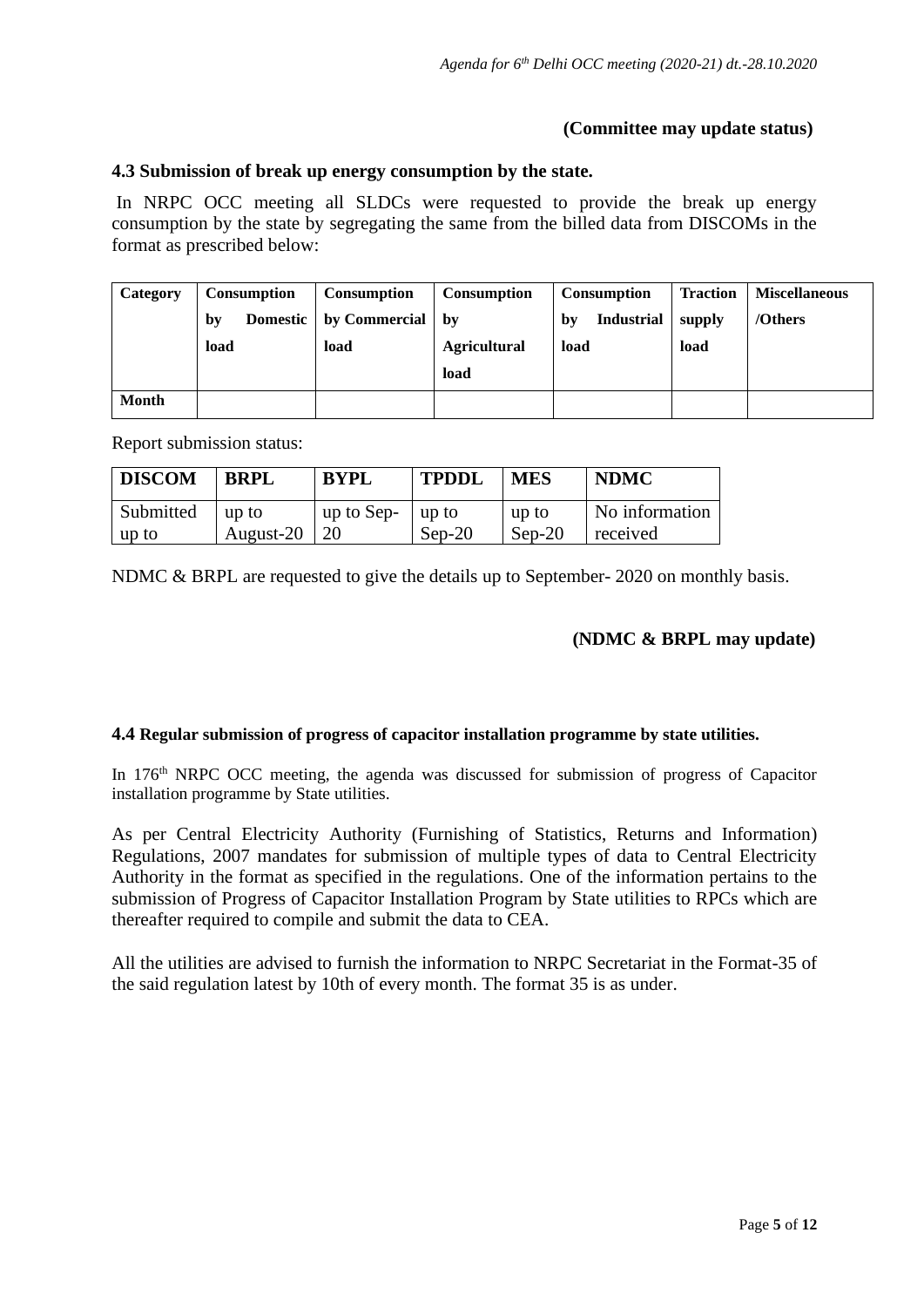#### **FORMAT-35** PERIODICITY- MONTHLY **SUBMISSION BY-20TH DAY**

Progress of Capacitor Installation Programme in ......................... Region for the month of ..............

|                                    |                                                                |                          |                                                               |                                 |                                                                                        | (All figures in (MVAr)                           |
|------------------------------------|----------------------------------------------------------------|--------------------------|---------------------------------------------------------------|---------------------------------|----------------------------------------------------------------------------------------|--------------------------------------------------|
| Name of the<br><b>Constituents</b> | <b>Total installed as on Requirement</b><br>(previous<br>year) | during<br>(current year) | <b>Constituent's</b><br>programme<br>during<br>(current year) | <b>Actual addition</b><br>month | <b>Faulty Capacitors</b><br>removed during<br>during the current the current month<br> | <b>Total addition during</b><br>the current year |
| 1                                  |                                                                |                          |                                                               |                                 |                                                                                        |                                                  |
| $\overline{\mathbf{2}}$            |                                                                |                          |                                                               |                                 |                                                                                        |                                                  |
| 3                                  |                                                                |                          |                                                               |                                 |                                                                                        |                                                  |
| 4                                  |                                                                |                          |                                                               |                                 |                                                                                        |                                                  |
| 5                                  |                                                                |                          |                                                               |                                 |                                                                                        |                                                  |
| 6                                  |                                                                |                          |                                                               |                                 |                                                                                        |                                                  |
|                                    |                                                                |                          |                                                               |                                 |                                                                                        |                                                  |
|                                    |                                                                |                          |                                                               |                                 |                                                                                        |                                                  |
|                                    |                                                                |                          |                                                               |                                 |                                                                                        |                                                  |
|                                    |                                                                |                          |                                                               |                                 |                                                                                        |                                                  |
|                                    |                                                                |                          |                                                               |                                 |                                                                                        |                                                  |
| <b>Total Region</b>                |                                                                |                          |                                                               |                                 |                                                                                        |                                                  |
| <b>FORMAT-25 RPCs</b>              |                                                                |                          |                                                               |                                 |                                                                                        |                                                  |

In line with the NRPC directions SLDC needs to submit the capacitor progress report before  $10<sup>th</sup>$  of every month. It is therefore requested to discoms to submit the capacitor progress report before 5th day of every month.

#### **(Action by Discoms)**

#### **4.5 High voltage issues in Delhi network.**

The High Voltage issues have been faced in Delhi System. This is because of decrease in power demand in Delhi area. During past winter season, it has been observed high voltage conditions and injection of reactive power to the grid resulting into payment of heavy penalty to be given by Delhi system to NRPC reactive account.

The details of NRPC reactive weekly account for Delhi from 31.08.20 to 04.10.20 are as under:

| Week No. | <b>From</b> | Tо       | <b>Payable</b><br>(Rs in Lakhs) | Receivable<br>(Rs in Lakhs) |
|----------|-------------|----------|---------------------------------|-----------------------------|
| 23       | 31.08.20    | 06.09.20 | 18.68                           |                             |
| 24       | 07.09.20    | 13.09.20 | 13.68                           |                             |
| 25       | 14.09.20    | 20.09.20 | 6.48                            |                             |
| 26       | 21.09.20    | 27.09.20 | 10.30                           |                             |
| 27       | 28.09.20    | 04.10.20 | 27.99                           |                             |

Following steps were in practice to control the high voltage/ injection of reactive power.

- (i) Switching off the capacitors at all the Substations of Delhi.
- (ii) Transformer taps optimization by DTL and DISCOM.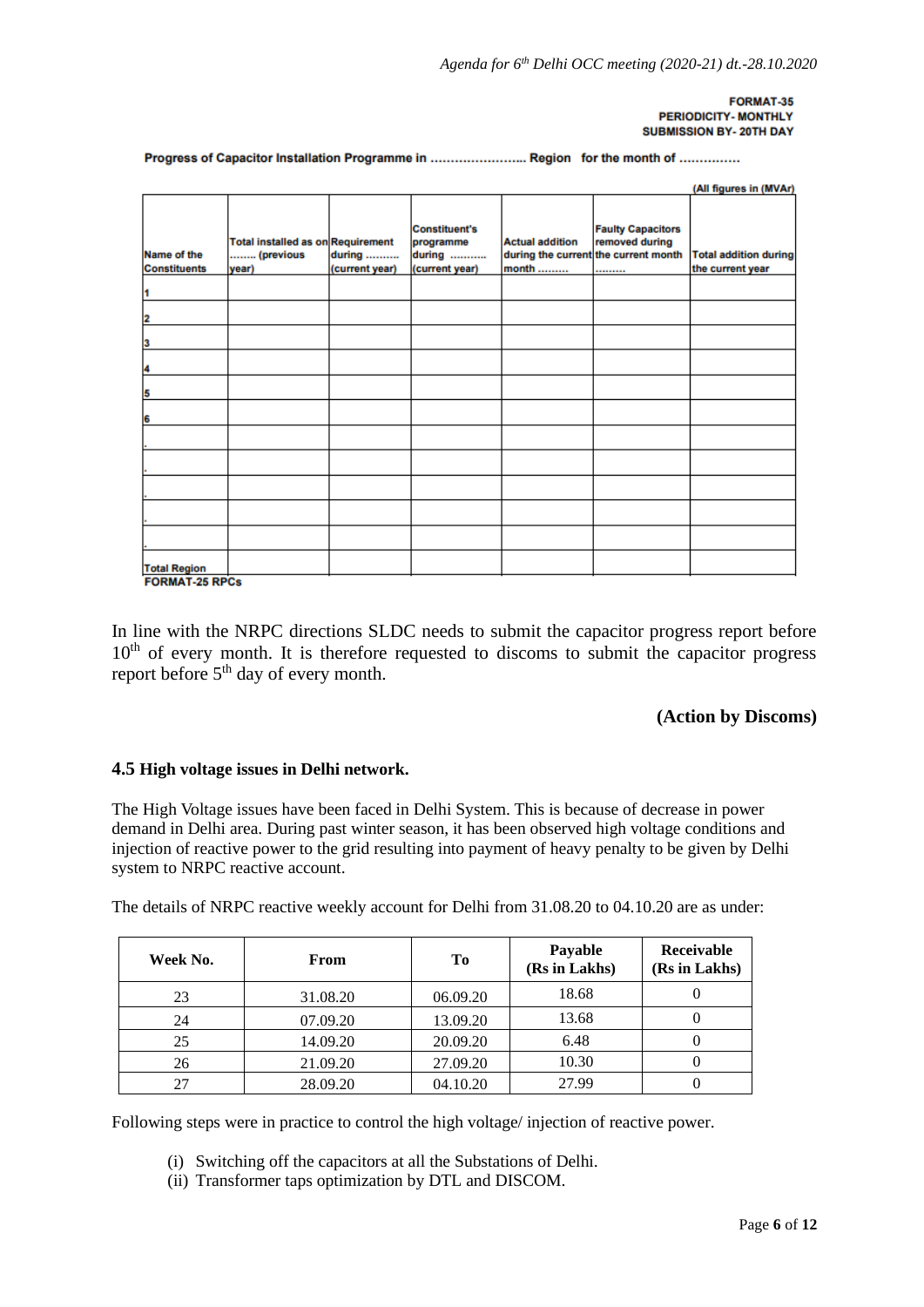- (iii) Monitoring of all 400/220kV ICTs and taking actions wherein VAR flows are observed from 220kV to 400kV side. In this respect reactive energy changes could also be monitored.
- (iv) Opening of lightly loaded transmission cables/ transmission lines keeping reliability in focus.
- (v) Absorption of reactive power by generating units.

#### **(a) Action Plan for Winter Preparedness 2020-21.**

i) The tap positions of Transformers/ ICTs are required to optimize up to extent to control high voltage & reactive power injection in system.

The Current Tap position details of 400/220kV ICT's in Delhi control has been shared to NRLDC in NRPC meeting held on 15.10.2020 for proper co-ordination which are as under:

| <b>SI</b><br>No. | <b>Station Name</b> | Owner        | <b>Voltage</b><br>Ratio<br>(kV) | <b>Equipment</b>  | <b>ICT</b><br>details<br>(MVA) | Configuration | <b>TT</b> | NT | <b>PT</b>      |
|------------------|---------------------|--------------|---------------------------------|-------------------|--------------------------------|---------------|-----------|----|----------------|
| 1                | <b>BAMNAULI</b>     | <b>DTL</b>   | 400/220                         | ICT <sub>01</sub> | 1*315                          | Y-Y           | 17        | 9  | 9B             |
| 2                | <b>BAMNAULI</b>     | <b>DTL</b>   | 400/220                         | ICT <sub>02</sub> | $1*500$                        | $Y-Y$         | 17        | 9  | 9 <sub>B</sub> |
| 3                | <b>BAMNAULI</b>     | <b>DTL</b>   | 400/220                         | ICT <sub>03</sub> | $1*500$                        | $Y-Y$         | 17        | 9  | 9B             |
| 4                | <b>BAMNAULI</b>     | <b>DTL</b>   | 400/220                         | ICT <sub>04</sub> | $1*315$                        | $Y-Y$         | 17        | 9  | 9B             |
| 5                | <b>BAWANA</b>       | <b>DTL</b>   | 400/220                         | ICT <sub>01</sub> | 1*315                          | $Y-Y$         | 17        | 9  | 9B             |
| 6                | <b>BAWANA</b>       | <b>DTL</b>   | 400/220                         | ICT <sub>02</sub> | 1*315                          | $Y-Y$         | 17        | 9  | 9B             |
| 7                | <b>BAWANA</b>       | <b>PGCIL</b> | 400/220                         | ICT <sub>03</sub> | 1*315                          | $Y-Y$         | 17        | 9  | 9B             |
| 8                | BAWANA(CCGT)        | <b>DTL</b>   | 400/220                         | ICT <sub>04</sub> | $1*315$                        | $Y - Y$       | 17        | 9  | 9 <sub>B</sub> |
| 9                | BAWANA(CCGT)        | <b>DTL</b>   | 400/220                         | ICT <sub>05</sub> | 1*315                          | $Y-Y$         | 17        | 9  | 9B             |
| 10               | BAWANA(CCGT)        | <b>DTL</b>   | 400/220                         | ICT <sub>06</sub> | $1*315$                        | $Y-Y$         | 17        | 9  | 9B             |
| 11               | <b>MUNDKA</b>       | <b>DTL</b>   | 400/220                         | ICT <sub>01</sub> | 1*315                          | $Y-Y$         | 17        | 9  | 9B             |
| 12               | <b>MUNDKA</b>       | <b>DTL</b>   | 400/220                         | ICT <sub>03</sub> | 1*315                          | $Y-Y$         | 17        | 9  | 9 <sub>B</sub> |
| 13               | <b>MUNDKA</b>       | <b>DTL</b>   | 400/220                         | ICT <sub>04</sub> | 1*315                          | $Y-Y$         | 17        | 9  | 9B             |
| 14               | <b>HARSH VIHAR</b>  | <b>DTL</b>   | 400/220                         | ICT <sub>01</sub> | 1*315                          | $Y-Y$         | 17        | 9  | 9B             |
| 15               | <b>HARSH VIHAR</b>  | <b>DTL</b>   | 400/220                         | ICT <sub>02</sub> | 1*315                          | $Y-Y$         | 17        | 9  | 9B             |
| 16               | <b>HARSH VIHAR</b>  | <b>DTL</b>   | 400/220                         | ICT <sub>03</sub> | 1*315                          | $Y-Y$         | 17        | 9  | 9B             |

**Tap position Details of ICTs on 14.10.2020** 

The current Tap position details of 220/66kV and 220/33kV Power Transformers (as on 22.10.20) are as under:

| S.<br>No.     | Name of the Element    | <b>MVA</b> rating<br>of ICT | Total tap | <b>Normal</b><br>tap | <b>Present tap</b><br>position |
|---------------|------------------------|-----------------------------|-----------|----------------------|--------------------------------|
|               | 400kV Bawana S/S       |                             |           |                      |                                |
|               | 220/66kV 100MVA Tx     | 100                         | 17        | 5                    | 3                              |
|               | 400kV Mundka S/S       |                             |           |                      |                                |
| $\mathcal{P}$ | 220/66kV 160MVA Tx-II  | 160                         | 17        | 5                    | 3                              |
| 3             | 220/66kV 160MVA Tx-III | 160                         | 17        | 5                    | 3                              |
|               | 220kV Narela S/S       |                             |           |                      |                                |
| 4             | 220/66kV 100MVA Tx-I   | 100                         | 17        | 5                    | 5                              |
| 5             | 220/66kV 100MVA Tx-II  | 100                         | 17        | 5                    | 5                              |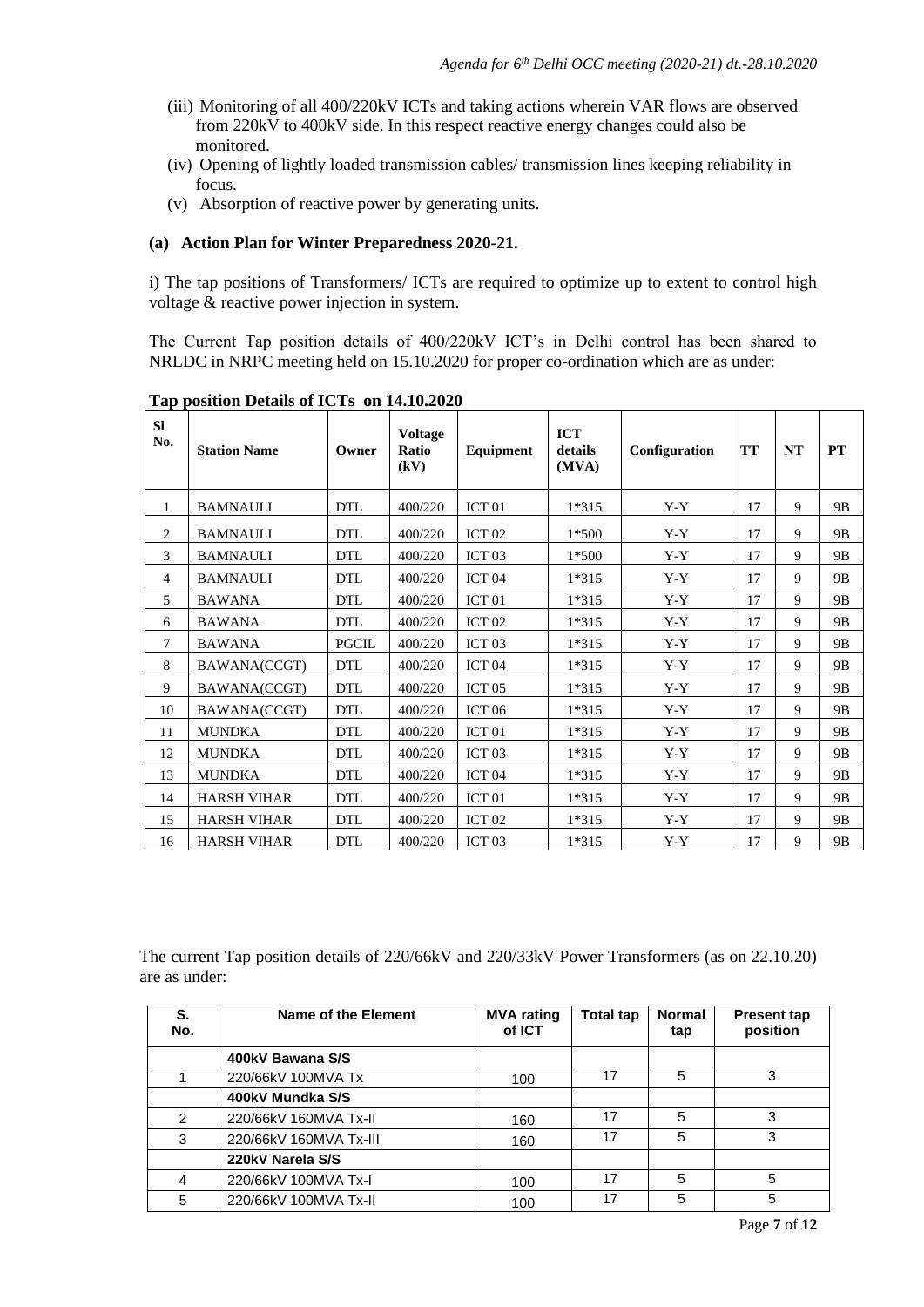| 6               | 220/66kV 100MVA Tx-III | 100 | 17              | 5              | 5              |
|-----------------|------------------------|-----|-----------------|----------------|----------------|
|                 | 220kV Rohini S/S       |     |                 |                |                |
| $\overline{7}$  | 220/66kV 100MVA Tx-I   | 100 | 17              | 5              | 3              |
| 8               | 220/66kV 100MVA Tx-II  | 100 | 17              | 5              | $\overline{3}$ |
| 9               | 220/66kV 100MVA Tx-III | 100 | 17              | 5              | $\overline{3}$ |
| 10              | 220/66kV 100MVA Tx-IV  | 100 | 17              | $\overline{5}$ | $\overline{3}$ |
|                 | 220kV Patparganj S/S   |     |                 |                |                |
| 11              | 220/66kV 100MVA Tx-I   | 100 | $1 - 17$        | 5              | 3              |
| 12              | 220/66kV 100MVA Tx-II  | 100 | $1 - 17$        | 5              | $\overline{3}$ |
| 13              | 220/33kV 100MVA Tx-I   | 100 | $1 - 17$        | 5              | $\overline{5}$ |
| 14              | 220/33kV 100MVA Tx-IV  | 100 | $1 - 17$        | $\overline{5}$ | S/D            |
| $\overline{15}$ | 220/33kV 100MVA Tx-III | 100 | $1 - 17$        | $\overline{5}$ | 5              |
|                 | 220kV Pragati S/S      |     |                 |                |                |
| 16              | 220/66kV 160MVA Tx-I   | 160 |                 |                | $\mathbf{1}$   |
| 17              | 220/66kV 160MVA Tx-II  | 160 |                 |                | $\mathbf{1}$   |
|                 | 220kV Gazipur S/S      |     |                 |                |                |
| 18              | 220/66kV 160MVA Tx-I   | 160 | 17              | 5              | 3              |
| 19              | 220/66kV 100MVA Tx-II  | 100 | 17              | 5              | 3              |
| 20              | 220/66kV 160MVA Tx     | 160 | 17              | 5              | 3              |
|                 | 220kV Wazirabad S/S    |     |                 |                |                |
| 21              | 220/66kV 100MVA Tx-I   | 100 | 17              | 5              | 5              |
| 22              | 220/66kV 100MVA Tx-II  | 100 | 17              | 5              | 5              |
| 23              | 220/66kV 100MVA Tx-III | 100 | 17              | 5              | $\overline{5}$ |
| 24              | 220/66kV 160MVA Tx-IV  | 160 | 17              | $\overline{5}$ | $\overline{5}$ |
|                 | 220kV Okhla S/S        |     |                 |                |                |
| 25              | 220/66kV 100MVA Tx-I   | 100 | $1 - 17$        | 5              | Damaged        |
| 26              | 220/66kV 160MVA Tx-II  | 160 | $1 - 17$        | 5              | 3              |
| 27              | 220/33kV 100MVA Tx-III | 100 | 17              | 5              | 3              |
| 28              | 220/33kV 100MVA Tx-IV  | 100 | $\overline{17}$ | $\overline{5}$ | $\overline{3}$ |
| 29              | 220/33kV 100MVA Tx-V   | 100 | $\overline{17}$ | $\overline{5}$ | $\overline{3}$ |
| 30              | 220/66kV 160MVA Tx-I   | 160 | 17              | 5              | $\overline{3}$ |
|                 | 220kV Sarita Vihar S/S |     |                 |                |                |
| 31              | 220/66kV 160MVA Tx-I   | 100 | 17              | 5              | $\mathbf{3}$   |
| 32              | 220/66kV 100MVA Tx-II  | 100 | 17              | 5              | 3              |
| 33              | 220/66kV 100MVA Tx-III | 100 | 17              | $\overline{5}$ | $\overline{3}$ |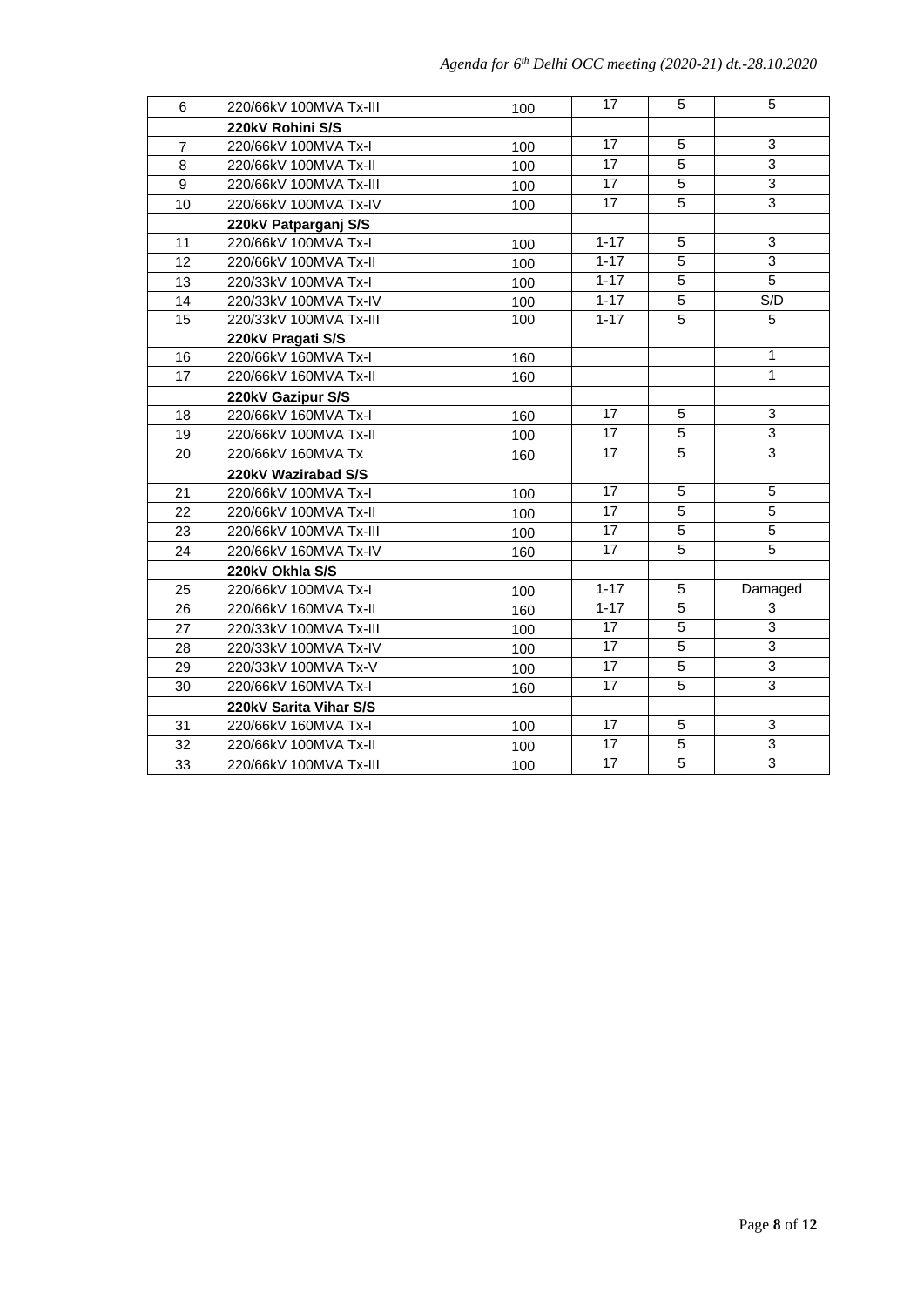| S.<br>No. | <b>Name of the Element</b> | <b>MVA</b> rating<br>of ICT | <b>Total tap</b> | <b>Normal</b><br>tap | <b>Present tap</b><br>position |
|-----------|----------------------------|-----------------------------|------------------|----------------------|--------------------------------|
|           | 220kV Vasant Kunj S/S      |                             |                  |                      |                                |
| 34        | 220/66kV 100MVA Tx-I       | 100                         | 17               | 5                    | 3                              |
| 35        | 220/66kV 100MVA Tx-II      | 100                         | 17               | 5                    | $\overline{3}$                 |
| 36        | 220/66kV 160MVA Tx-III     | 160                         | 17               | 5                    | 3                              |
|           | 220kV Najafgarh S/S        |                             |                  |                      |                                |
| 37        | 220/66kV 100MVA Tx-I       | 100                         | 17               | 5                    | 5                              |
| 38        | 220/66kV 160MVA Tx-II      | 160                         | 17               | $\sqrt{5}$           | $\overline{5}$                 |
| 39        | 220/66kV 160MVA Tx-III     | 160                         | 17               | 5                    | $\overline{5}$                 |
| 40        | 220/66kV 100MVA Tx-IV      | 100                         | 17               | 5                    | $\overline{5}$                 |
|           | 220kV Park Street S/S      |                             |                  |                      |                                |
| 41        | 220/66kV 100MVA Tx-I       | 100                         | $1 - 17$         | 5                    | 4                              |
| 42        | 220/66kV 100MVA Tx-II      | 100                         | $1 - 17$         | 5                    | 4                              |
| 43        | 220/33kV 100MVA Tx-I       | 100                         | $1 - 17$         | 5                    | 5                              |
| 44        | 220/33kV 100MVA Tx-II      | 100                         | $1 - 17$         | 5                    | 5                              |
|           | 220kV Kanjhawala S/S       |                             |                  |                      |                                |
| 45        | 220/66kV 100MVA Tx-I       | 100                         | 17               | 5                    | 5                              |
| 46        | 220/66kV 100MVA Tx-II      | 100                         | 17               | 5                    | $\sqrt{5}$                     |
| 47        | 220/66kV 160MVA Tx-III     | 160                         | 17               | 5                    | 5                              |
|           | 220kV Pappankalan-II S/S   |                             |                  |                      |                                |
| 48        | 220/66kV 100MVA Tx-I       | 100                         | 17               | 5                    | 5                              |
| 49        | 220/66kV 100MVA Tx-II      | 100                         | 17               | $\sqrt{5}$           | $\overline{5}$                 |
| 50        | 220/66kV 160MVA Tx-III     | 160                         | 17               | 5                    | $\overline{5}$                 |
| 51        | 220/66kV 160MVA Tx-IV      | 160                         | 17               | 5                    | $\sqrt{5}$                     |
|           | 220kV Pappankalan-I S/S    |                             |                  |                      |                                |
| 52        | 220/66kV 100MVA Tx-II      | 100                         | 17               | 5                    | 5                              |
| 53        | 220/66kV 100MVA Tx-IV      | 100                         | 17               | 5                    | 5                              |
| 54        | 220/66kV 160MVA Tx-III     | 160                         | 17               | 5                    | 5                              |
| 55        | 220/66kV 160MVA Tx-V       | 160                         | 17               | 5                    | 5                              |
|           | 220kV Mehrauli S/S         |                             |                  |                      |                                |
| 56        | 220/66kV 100MVA Tx-I       | 100                         | 17               | 5                    | 3                              |
| 57        | 220/66kV 100MVA Tx-II      | 100                         | 17               | 5                    | $\overline{3}$                 |
| 58        | 220/66kV 100MVA Tx-III     | 100                         | 17               | 5                    | $\overline{3}$                 |
| 59        | 220/66kV 160MVA Tx-IV      | 160                         | 17               | 5                    | $\ensuremath{\mathsf{3}}$      |
|           | 220kV Gopalpur S/S         |                             |                  |                      |                                |
| 60        | 220/66kV 160MVA Tx-II      | 160                         | $1 - 17$         | 5                    | $\overline{4}$                 |
| 61        | 220/33kV 100MVA Tx-I       | 100                         | $1 - 17$         | 5                    | 3                              |
| 62        | 220/33kV 100MVA Tx-III     | 100                         | $1 - 17$         | 5                    | 3                              |
|           | 220kV DSIIDC Bawana S/S    |                             |                  |                      |                                |
| 63        | 220/66kV 100MVA Tx-II      | 100                         | 17               | 5                    | 3                              |
| 64        | 220/66kV 100MVA Tx-III     | 100                         | 17               | 5                    | 3                              |
| 65        | 220/66kV 160MVA Tx         | 160                         | 17               | 5                    | 3                              |
|           | 220kV DIAL S/S             |                             |                  |                      |                                |
| 66        | 220/66kV 160MVA Tx-I       | 160                         | 17               | $\overline{4}$       | 3                              |
| 67        | 220/66kV 160MVA Tx-II      | 160                         | 17               | 4                    | 3                              |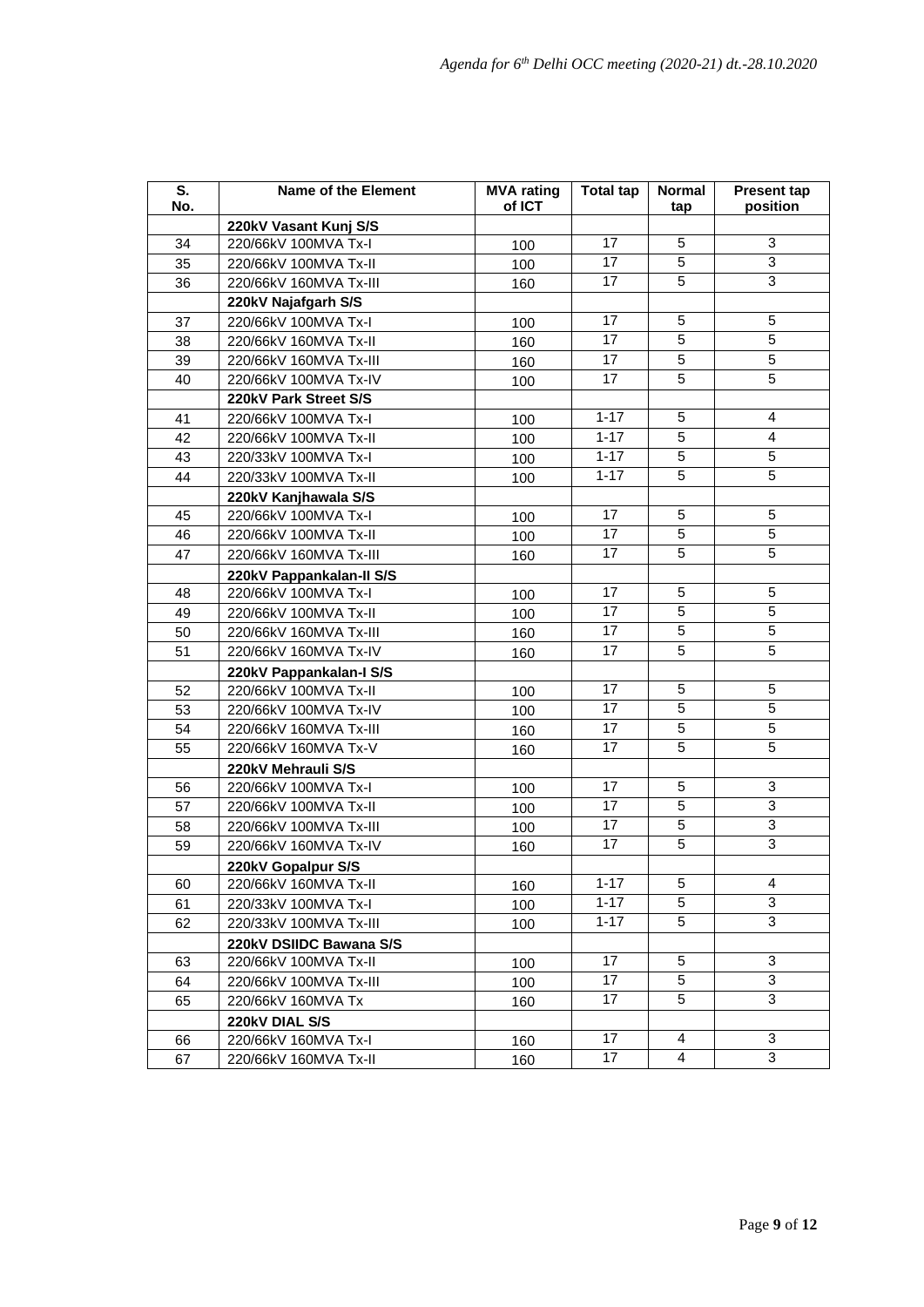| S.<br>No. | <b>Name of the Element</b>                     | <b>MVA</b> rating<br>of ICT | <b>Total tap</b>     | <b>Normal</b><br>tap | <b>Present tap</b><br>position |
|-----------|------------------------------------------------|-----------------------------|----------------------|----------------------|--------------------------------|
|           | 220kV Ridge Valley S/S                         |                             |                      |                      |                                |
| 68        | 220/66kV 160MVA Tx-I                           | 160                         | 17                   | 3                    | $\mathbf{3}$                   |
| 69        | 220/66kV 160MVA Tx-II                          | 160                         | 17                   | 3                    | $\overline{3}$                 |
|           | 220kV Rohini-II S/S                            |                             |                      |                      |                                |
| 70        | 220/66kV 160MVA Tx-I                           | 160                         | 17                   | 5                    | $\overline{3}$                 |
| 71        | 220/66kV 160MVA Tx-II                          | 160                         | 17                   | 5                    | $\overline{3}$                 |
|           | <b>HARSH VIHAR 400kV S/S</b>                   |                             |                      |                      |                                |
| 72        | 220/66kV 160MVA Tx-I                           | 160                         | 17                   | 5                    | $\sqrt{5}$                     |
| 73        | 220/66kV 160MVA Tx-III                         | 160                         | 17                   | 5                    | 5                              |
| 74        | 220/66kV 160MVA Tx-II                          | 160                         | 17                   | 5                    | 5                              |
|           | 220kV Subzi Mandi S/S                          |                             |                      |                      |                                |
| 75        | 220/33kV 100MVA Tx-I                           | 100                         | $1 - 17$             | 5                    | $\overline{3}$                 |
| 76        | 220/33kV 100MVA Tx-II                          | 100                         | $1 - 17$             | 5                    | 3                              |
|           | 220kV Kashmiri Gate S/S                        |                             |                      |                      |                                |
| 77        | 220/33kV 100MVA Tx-I                           | 100                         | 17                   | 5                    | 6                              |
| 78        | 220/33kV 100MVA Tx-II                          | 100                         | 17                   | 5                    | 6                              |
|           | 220kV Lodhi Road S/S                           |                             |                      |                      |                                |
| 79        | 220/33kV 100MVA Tx-I                           | 100                         | 17                   | 5                    | $\sqrt{5}$                     |
| 80        | 220/33kV 100MVA Tx-II                          | 100                         | 17                   | 5                    | 5                              |
| 81        | 220/33kV 100MVA Tx-III                         | 100                         | 17                   | 5                    | $\overline{5}$                 |
|           | 220kV Naraina S/S                              |                             |                      |                      |                                |
| 82        | 220/33kV 100MVA Tx-I                           |                             | 17                   | 5                    | 5                              |
| 83        | 220/33kV 100MVA Tx-II                          | 100                         | 17                   | 5                    | 5                              |
| 84        | 220/33kV 100MVA Tx-III                         | 100                         | 17                   | 5                    | 5                              |
|           |                                                | 100                         |                      |                      |                                |
| 85        | 220kV Geeta Colony S/S<br>220/33kV 100MVA Tx-I |                             | 17                   | 5                    | 5                              |
|           |                                                | 100                         | 17                   | 5                    | $\overline{5}$                 |
| 86        | 220/33kV 100MVA Tx-II                          | 100                         |                      |                      |                                |
|           | 220kV Shalimarbagh S/S                         |                             | 17                   | 5                    | 3                              |
| 87        | 220/33kV 100MVA Tx-I                           | 100                         | 17                   | 5                    | $\overline{3}$                 |
| 88        | 220/66kV 100MVA Tx-II                          | 100                         | 17                   | 5                    | $\overline{3}$                 |
| 89        | 220/33kV 100MVA Tx-III                         | 100                         | 17                   | 5                    | $\overline{3}$                 |
| 90        | 220/66kV 100MVA Tx-IV                          | 100                         |                      |                      |                                |
|           | 220kV I.P. S/S                                 |                             | $1 - 21$             | 9                    | 5                              |
| 91        | 220/33kV 100MVA Tx-I                           | 100                         |                      |                      |                                |
| 92        | 220/33kV 100MVA Tx-II                          | 100                         | $1 - 21$<br>$1 - 17$ | 9<br>5               | Overhauling<br>3               |
| 93        | 220/33kV 100MVA Tx-III                         | 100                         |                      |                      |                                |
|           | 220kV Masjid Moth S/S                          |                             |                      |                      |                                |
| 94        | 220/33kV 100MVA Tx-I                           | 100                         | $1 - 17$             | 5<br>$\overline{5}$  | 5<br>$\overline{5}$            |
| 95        | 220/33kV 100MVA Tx-II                          | 100                         | $1 - 17$             |                      |                                |
| 96        | 220/33kV 100MVA Tx-II                          | 100                         | $1 - 17$             | 5                    | $\overline{5}$                 |
|           | 220kV Trauma Center S/S                        |                             |                      |                      |                                |
| 97        | 220/33kV 100MVA Tx-I                           | 100                         | $1 - 17$             | 5                    | $\ensuremath{\mathsf{3}}$      |
| 98        | 220/33kV 100MVA Tx-II                          | 100                         | $1 - 17$             | 5                    | 3                              |
|           | 220kV Electric Lane S/S                        |                             |                      |                      |                                |
| 99        | 220/33kV 100MVA Tx-I                           | 100                         | $1 - 17$             | 5                    | $\mathbf{3}$                   |
| 100       | 220/33kV 100MVA Tx-II                          | 100                         | $1 - 17$             | 5                    | 3                              |
|           | 220kV Wazirpur S/S                             |                             |                      |                      |                                |
| 101       | 220/33kV 100MVA Tx-I                           | 100                         | $1 - 17$             | 5                    | 3                              |
| 102       | 220/33kV 100MVA Tx-II                          | 100                         | $1 - 17$             | 5                    | 3                              |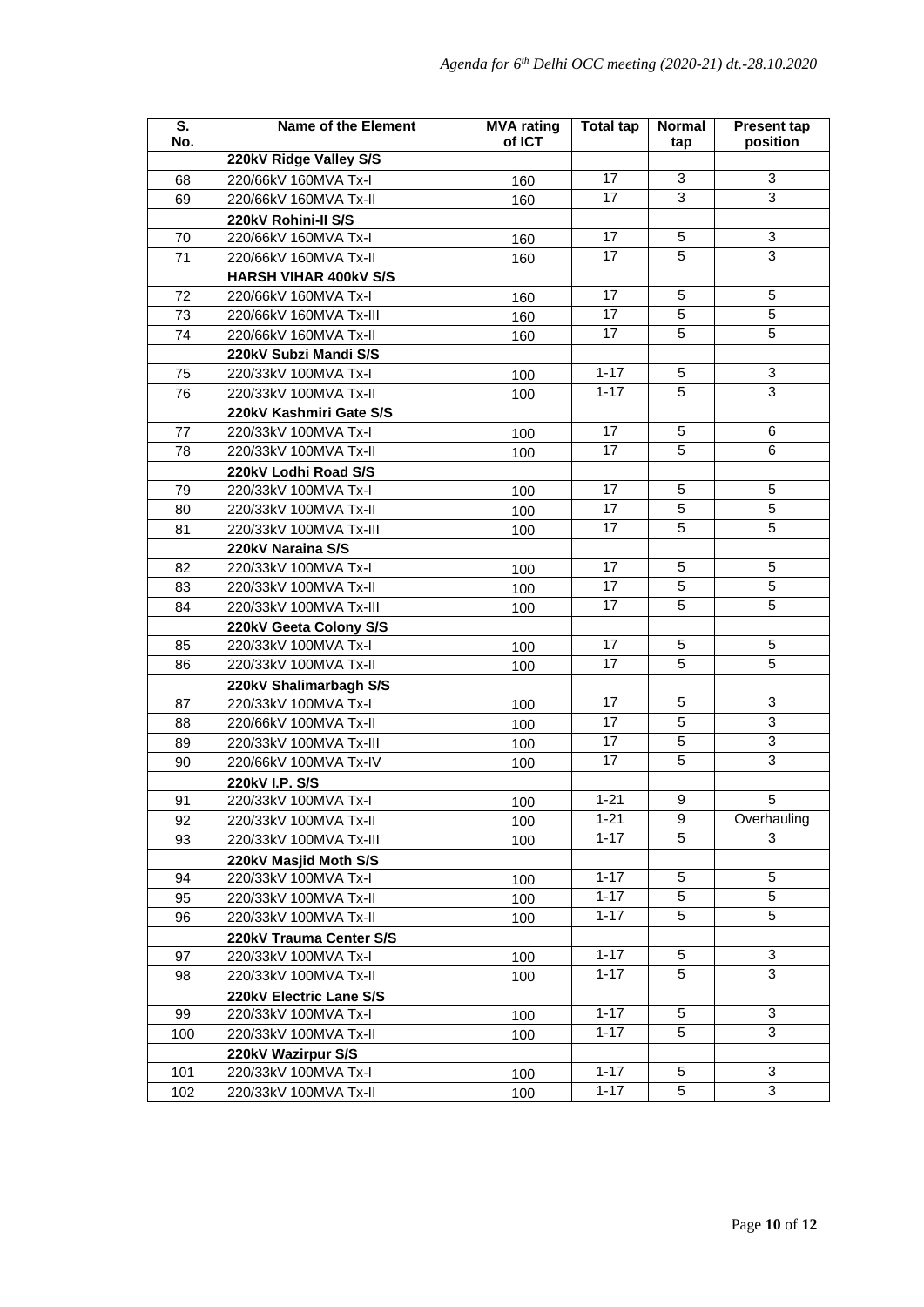| S.<br>No. | Name of the Element      | <b>MVA</b> rating<br>of ICT | <b>Total tap</b> | <b>Normal</b><br>tap | <b>Present tap</b><br>position |
|-----------|--------------------------|-----------------------------|------------------|----------------------|--------------------------------|
|           | 220kV Peeragarhi S/S     |                             |                  |                      |                                |
| 103       | 220/33kV 100MVA Tx-II    | 100                         | $1 - 17$         | 5                    | 3                              |
| 104       | 220/33kV 100MVA Tx-III   | 100                         | $1 - 17$         | 5                    | 3                              |
| 105       | 220/33kV 100MVA Tx-I     | 100                         | $1 - 17$         | 5                    | $\overline{3}$                 |
|           | 220kV Preet Vihar S/S    |                             |                  |                      |                                |
| 106       | 220/33kV 100MVA Tx-I     | 100                         | $1 - 17$         | 5                    | 5                              |
| 107       | 220/33kV 100MVA Tx-II    | 100                         | $1 - 17$         | 5                    | 5                              |
|           | 220kV RPH Stn            |                             |                  |                      |                                |
| 108       | 220/33kV 100MVA Tx-I     | 100                         | $1 - 17$         | 5                    | 5                              |
| 109       | 220/33kV 100MVA Tx-II    | 100                         | $1 - 17$         | 5                    | 5                              |
|           | 220kV R.K.Puram S/S      |                             |                  |                      |                                |
| 110       | 220/66kV 160MVA Tx-I     | 160                         | $1 - 17$         | 5                    | $\overline{3}$                 |
| 111       | 220/66kV 160MVA Tx-II    | 160                         | $1 - 17$         | 5                    | 3                              |
| 112       | 220/66kV 100MVA Tx-I     | 100                         | $1 - 17$         | 5                    | 5                              |
| 113       | 220/66kV 100MVA Tx-II    | 100                         | $1 - 17$         | 5                    | $\overline{5}$                 |
|           | 220kV Tuglakabad S/S     |                             |                  |                      |                                |
| 114       | 220/66kV 160MVA Tx-II    | 160                         | $1 - 17$         | 5                    | 3                              |
| 115       | 220/66kV 160MVA Tx-I     | 160                         | $1 - 17$         | 5                    | $\overline{3}$                 |
|           | 220kV Papankalan-III S/S |                             |                  |                      |                                |
| 116       | 220/66kV 160MVA Tx-II    | 160                         | $1 - 17$         | 5                    | 5                              |
| 117       | 220/66kV 160MVA Tx-I     | 160                         | $1 - 17$         | 5                    | $\overline{5}$                 |
|           | 220kV SGTN S/S           |                             |                  |                      |                                |
| 118       | 220/66kV 160MVA Tx-I     | 160                         | $1 - 17$         | 5                    | $\overline{2}$                 |
| 119       | 220/66kV 160MVA Tx-II    | 160                         | $1 - 17$         | 5                    | $\overline{2}$                 |

The tap position of 220/66kV & 220/33kV Trs at DTL S/Stns shall be reviewed after detailed deliberation on inputs provided by Discoms and O&M Department of DTL.

ii) SLDC has started the opening of 220kV cables / lightly loaded lines w.e.f 18.10.20.The following lines are opened in the night hours (21.00 hrs to 07.00hrs).

| Sr.            | Name of Stn.  | Name of Ckt.         | <b>Elements to be opened</b> |
|----------------|---------------|----------------------|------------------------------|
| <b>No</b>      |               |                      |                              |
|                | Maharani Bagh | Trauma Centre ckts   | Single ckt. at both ends     |
| 2              | Trauma Centre | Ridge Valley Ckt.    | Single ckt. at both ends     |
| 3              | Peeragarhi    | Wazirpur             | Single ckt. at both ends     |
| $\overline{4}$ | Shalimarbagh  | Wazirpur             | Both ckts. at both ends      |
| 5              | Maharani Bagh | Masjid moth ckts.    | Single ckt. at both ends     |
| 6              |               | <b>Electric Lane</b> | Single ckt. at both ends     |
| $\tau$         | Harsh Vihar   | Patparganj           | Single ckt. at both ends     |
| 8              | Patparganj    | Preet Vihar          | Single ckt. at both ends     |
| 9              | Patparganj    | Gazipur              | Single ckt. at both ends     |

iii) DTL is requested to expedite the process of tendering works and execution of project related to Reactors as suggested by CEA.

#### **(OCC may deliberate)**